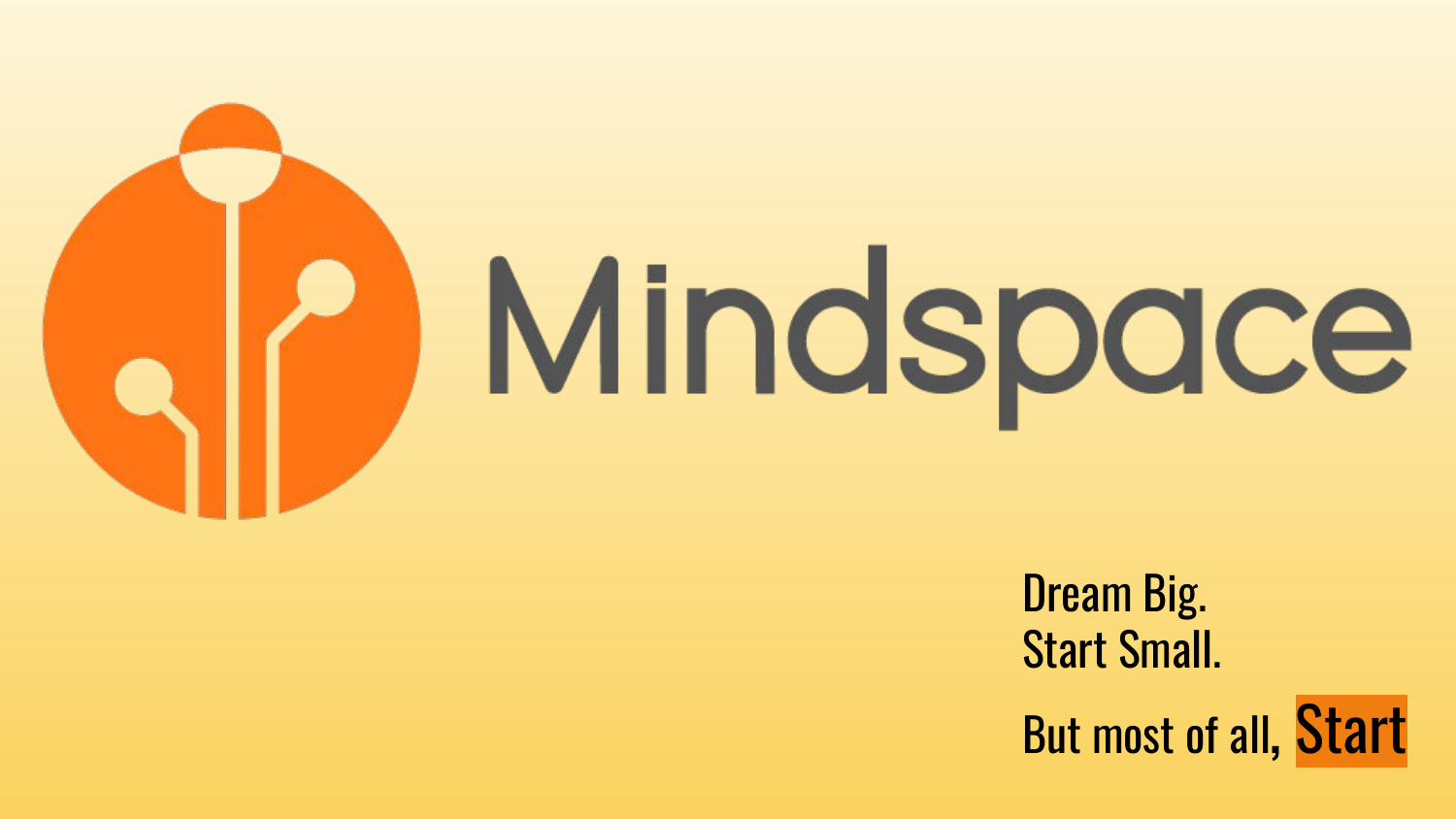

- Cultivate the entrepreneurial mentality in university students so as to empower their active participation in social, political and economic life and urge them to take initiatives for their personal and professional development under the scope of volunteerism and business.
- Create networks of students who will inspire and engage their peers in entrepreneurial and educational initiatives at a national, Balkan and international level.



 **8 cities**

**> 80 active university students volunteers across Greece**

**> 450 students nationwide as participants in Mindspace Challenges & Workshops**

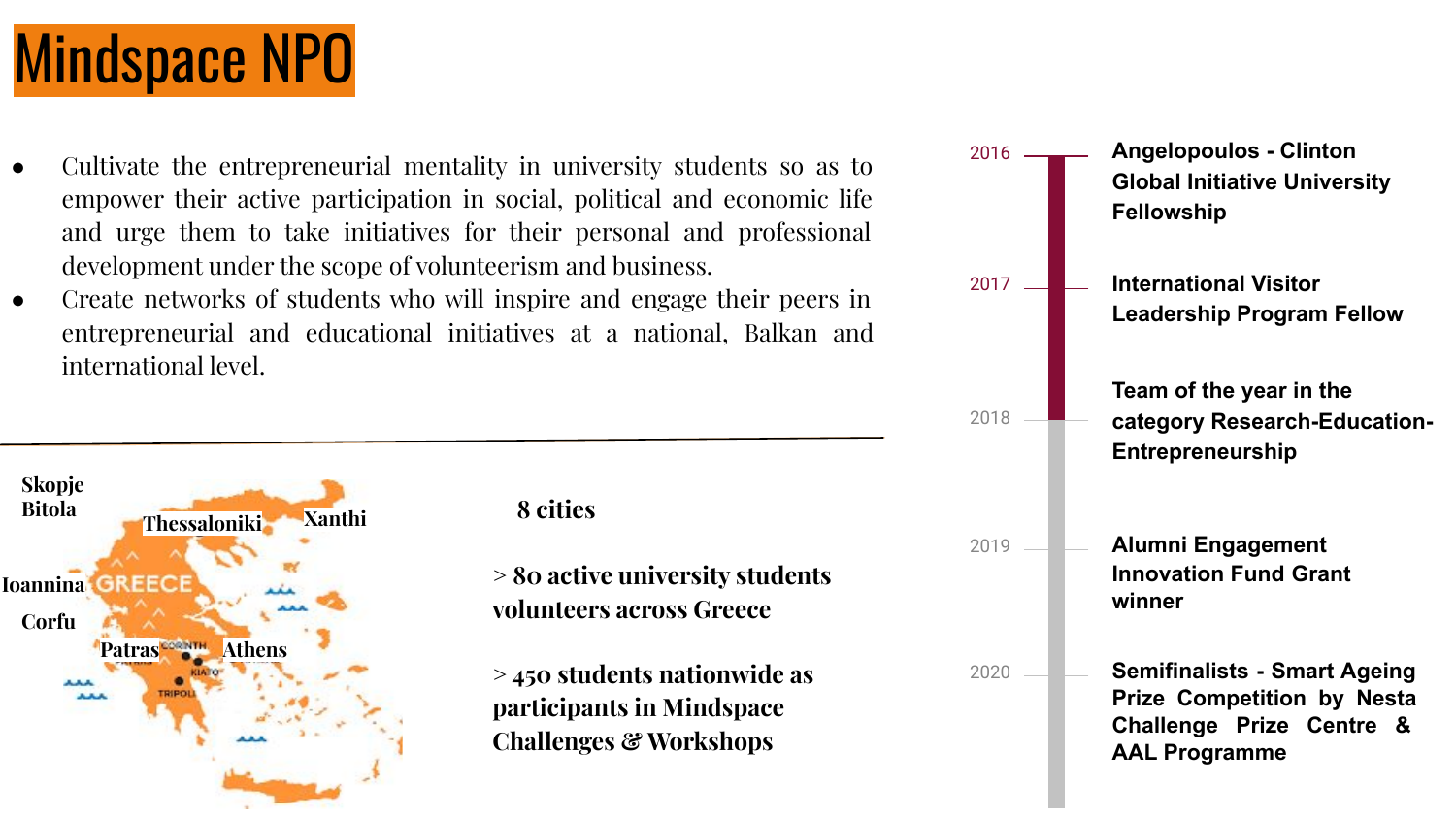# People.. In Greece

## Partners/ Mentors

- *> 95 mentors* (academics, entrepreneurs, policymakers, investors) across Greece
- US Embassy Athens
- The People's Trust
- KEMEL
- Athens Center for Entrepreneurship & Innovation of AUEB
- Egg Enter Go Grow
- MIT Entrepreneurship Forum
- - Efood …...and more

- **•** *Ilias Vartholomaios* People & Culture CEO & Co-Founder of Owiwi
- *Kamila Sidor* Public Relations Co-founder Geek Girls Carrots
- *Vasilis Papakonstantinou* Business Development Mobiltron, MITEF Greece, Eugenides Foundation

## **Board of Directors**

- **● Dimitris Messinis Founder & CEO**  Postdoctoral Fellow at Philip Morris R&D
- **● Marina Hatsopoulos Entrepreneur & Angel Investor** Levitronix Technologies, Cynosure Inc., Z Corporation (3D printing)
- **● Michalis Tsarbopoulos Chief Digital Officer at Eurobank**
- **● Katerina Pramatari Partner at UniFund** Associate Professor at AUEB/ Scientific coordinator of the ELTRUN-SCORE research group
- **Advisors Apostolos Apostolakis Partner at Venture Friends**<br>Co-founder e-food.gr, e-shop.gr, doctoranytime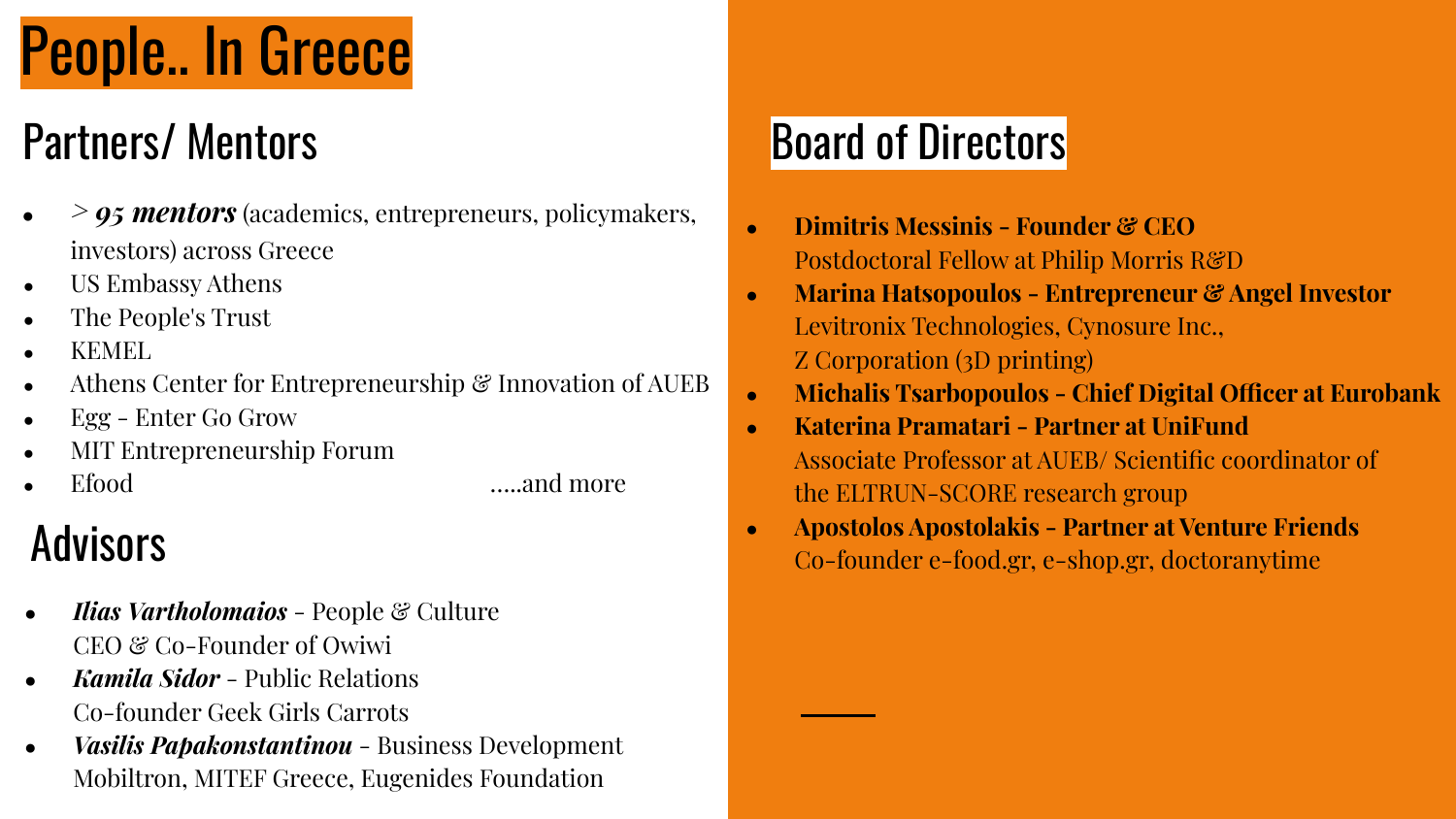

## Partners/ Mentors

- **● Sir Tim Berners-Lee**  Inventor of the World Wide Web
	- **● MIT**

#### **Constantinos Daskalakis**

#### **Michalis Mpletsas (Director of Computing)**

Manolis Kellis (Professor of Computer Science)

**● Nick Arvanitidis** 

CEO, Investor Silicon Valley

**● Anna Mamalaki** 

Executive HR professional

**● Greek Consulate Boston** 

Stratos Efthimiou, Antonis Sgouropoulos (Consul General)

**● Nick Mponatsos** 

Managing Director - General Catalyst

**● Stanford Business School**

Andreas Stavropoulos, Tom Katsioulas, Adam Nikolopoulos

#### Mindspace Trips (2017-2019)

- 62 Greek young people
- Boston and San Francisco
- [2' min Aftermovie Trip 2018](https://www.youtube.com/watch?v=kIK4MV-PSck) [\(link\)](https://www.youtube.com/watch?v=kIK4MV-PSck)